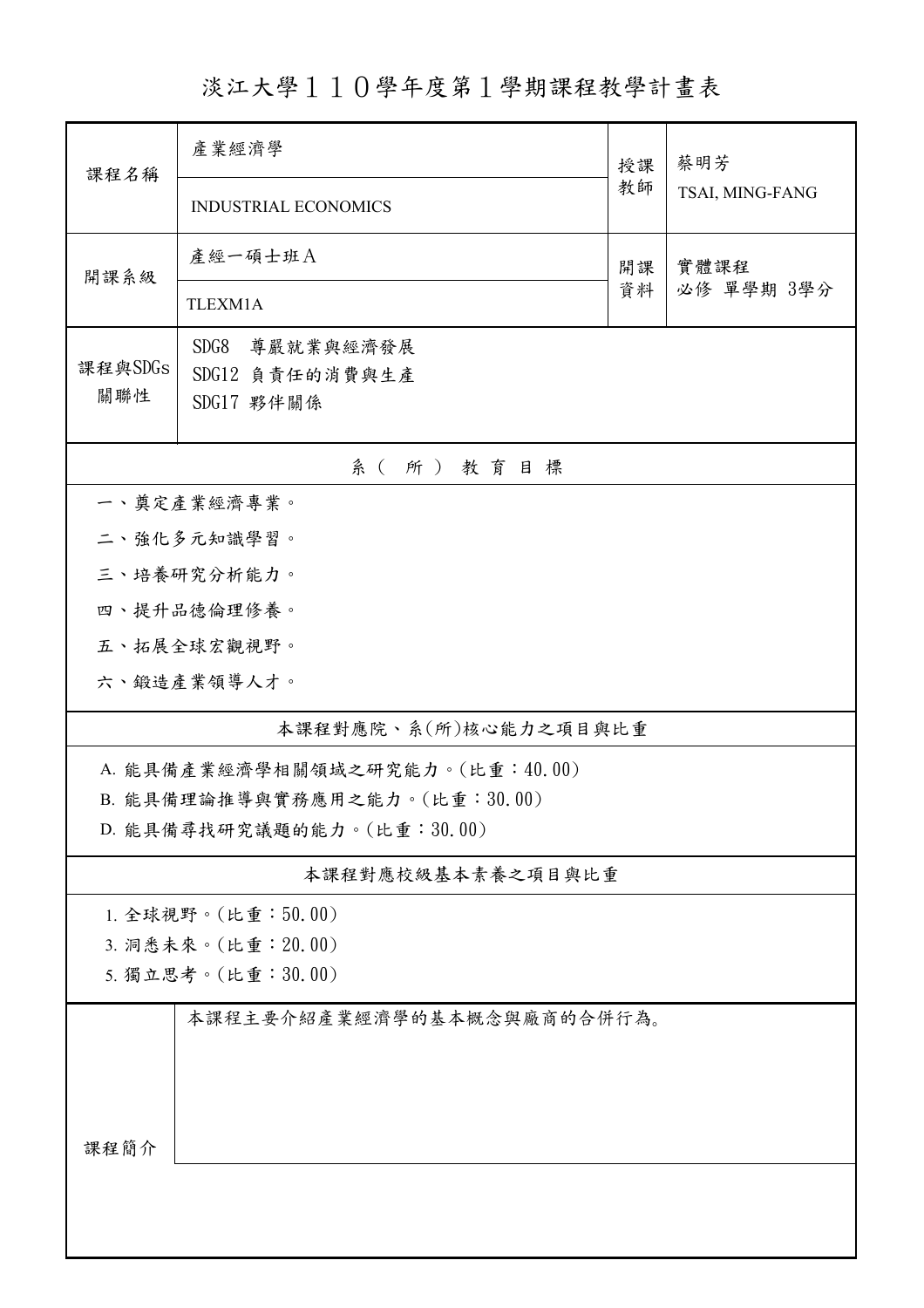|                                                                                                                                        |                                | This course introduces the general concepts of industrial economics and the<br>basic analysis of firm's merger behavior. |            |                                                                                                                             |                   |  |  |  |
|----------------------------------------------------------------------------------------------------------------------------------------|--------------------------------|--------------------------------------------------------------------------------------------------------------------------|------------|-----------------------------------------------------------------------------------------------------------------------------|-------------------|--|--|--|
|                                                                                                                                        | 本課程教學目標與認知、情意、技能目標之對應          |                                                                                                                          |            |                                                                                                                             |                   |  |  |  |
| 將課程教學目標分別對應「認知 (Cognitive)」、「情意 (Affective)」與「技能(Psychomotor)」<br>的各目標類型。                                                              |                                |                                                                                                                          |            |                                                                                                                             |                   |  |  |  |
| 一、認知(Cognitive):著重在該科目的事實、概念、程序、後設認知等各類知識之學習。<br>二、情意(Affective):著重在該科目的興趣、倫理、態度、信念、價值觀等之學習。<br>三、技能(Psychomotor):著重在該科目的肢體動作或技術操作之學習。 |                                |                                                                                                                          |            |                                                                                                                             |                   |  |  |  |
| 序<br>號                                                                                                                                 | 教學目標(中文)                       |                                                                                                                          |            | 教學目標(英文)                                                                                                                    |                   |  |  |  |
| $\mathbf{1}$                                                                                                                           | 本課程主要介紹產業經濟學的基本<br>概念與廠商的合併行為。 |                                                                                                                          |            | This course introduces the general concepts of<br>industrial economics and the basic analysis of firm's<br>merger behavior. |                   |  |  |  |
|                                                                                                                                        |                                |                                                                                                                          |            | 教學目標之目標類型、核心能力、基本素養教學方法與評量方式                                                                                                |                   |  |  |  |
| 序號                                                                                                                                     | 目標類型                           | 院、系(所)<br>核心能力                                                                                                           | 校級<br>基本素養 | 教學方法                                                                                                                        | 評量方式              |  |  |  |
| 1                                                                                                                                      | 認知                             | ABD                                                                                                                      | 135        | 講述、討論                                                                                                                       | 測驗、討論(含課<br>堂、線上) |  |  |  |
|                                                                                                                                        | 授課進度表                          |                                                                                                                          |            |                                                                                                                             |                   |  |  |  |
| 週<br>女                                                                                                                                 | 日期起訖                           | 內 容 (Subject/Topics)<br>備註                                                                                               |            |                                                                                                                             |                   |  |  |  |
| 1                                                                                                                                      | $110/09/22$ ~<br>110/09/28     | 課程介紹                                                                                                                     |            |                                                                                                                             |                   |  |  |  |
| $\overline{2}$                                                                                                                         | $110/09/29$ ~<br>110/10/05     | Basic Concepts in Noncooperative Game Theory                                                                             |            |                                                                                                                             |                   |  |  |  |
| 3                                                                                                                                      | $110/10/06$ ~<br>110/10/12     | Basic Concepts in Noncooperative Game Theory                                                                             |            |                                                                                                                             |                   |  |  |  |
| 4                                                                                                                                      | $110/10/13$ ~<br>110/10/19     | Technology, Production Cost, and Demand                                                                                  |            |                                                                                                                             |                   |  |  |  |
| 5                                                                                                                                      | $110/10/20$ ~<br>110/10/26     | Technology, Production Cost, and Demand                                                                                  |            |                                                                                                                             |                   |  |  |  |
| 6                                                                                                                                      | $110/10/27$ ~<br>110/11/02     | Perfect Competition                                                                                                      |            |                                                                                                                             |                   |  |  |  |
| 7                                                                                                                                      | $110/11/03$ ~<br>110/11/09     | Perfect Competition                                                                                                      |            |                                                                                                                             |                   |  |  |  |
| 8                                                                                                                                      | $110/11/10$ ~<br>110/11/16     | Chapter 5.<br>The Monopoly                                                                                               |            |                                                                                                                             |                   |  |  |  |
| 9                                                                                                                                      | $110/11/17$ ~<br>110/11/23     | Chapter 5.<br>The Monopoly                                                                                               |            |                                                                                                                             |                   |  |  |  |
| 10                                                                                                                                     | $110/11/24$ ~<br>110/11/30     | 期中考週                                                                                                                     |            |                                                                                                                             |                   |  |  |  |
| 11                                                                                                                                     | $110/12/01$ ~<br>110/12/07     | Markets for Homogeneous Products<br>Chapter 6.                                                                           |            |                                                                                                                             |                   |  |  |  |